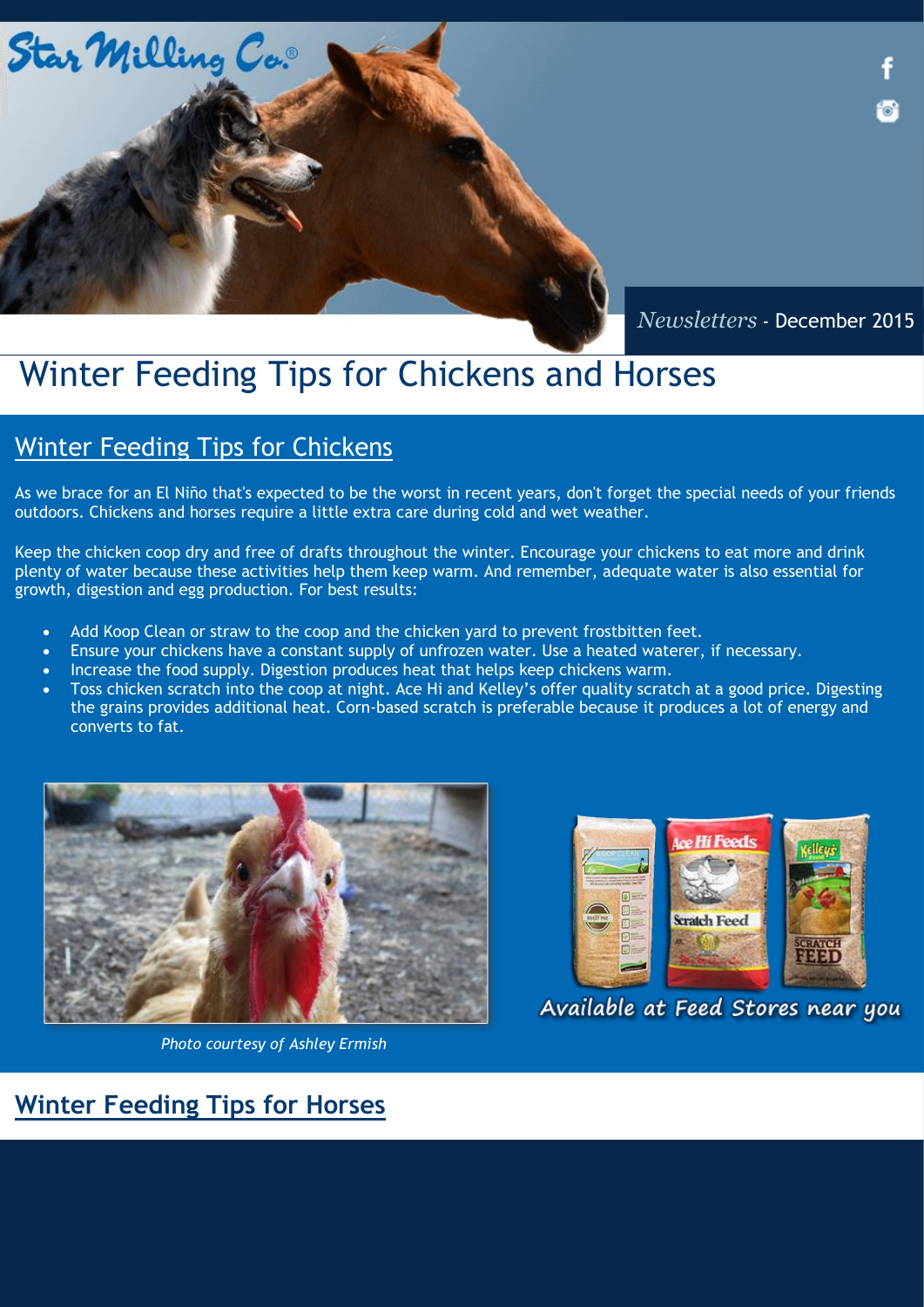Make sure your horses get enough calories or else they'll lose weight and struggle to stay warm. Water is also essential for temperature regulation, and it's necessary for certain metabolic functions and proper digestion. If a horse doesn't drink enough water, it raises the risk of impaction colic, which can be painful and cause the horse to refuse food and water.

#### For best results:

- Let your horses eat more. Don't worry about a little weight gain, especially if temperatures dip below 45 degrees. Horses use more energy to maintain their body temperature in cold weather, so extra weight helps.
- Increase the amount of long stem hay by 10% at least 72 hours before cold snaps.
- Increase the fiber in your horses' diet. All Integrity [feeds](http://www.starmilling.com/Products/Equine%20Products/Integrity%20Brochure.pdf) have sources of soluble fiber, which promotes digestion and also entices horses to drink more water.
- Make salt constantly accessible to help promote drinking water.
- Ensure their water is at least 40 degrees. If their water supply isn't heated and temperatures dip, give them warm water at least twice a day. Horses tend to drink a lot less water when it's too cold.

### Available at Feed Stores near you



### **Ultra Balance Adult and Puppy**

Looking for a premium dog food without the premium price?

Ultra Balance Adult and Puppy dog foods' primary ingredients are **pork**, **chicken** and **white rice** and do not have any wheat or corn gluten. They are available in 5 and 20 lb bags.

They're delicious and healthy!





## **Star Milling Fish Food**

Star Milling fish foods provide the proper balance of nutrients and energy level required for optimum growth and health of your fish. The diets below are available in 5 and 50 lb bags.

Contact your local dealer for more details.

- 40/10 Transition Diet
- 37% Fingerling Diet
- 38% Koi & Goldfish diet
- 35% Hi Production Tilapia Diet
- 35% Pond Diet
- 40/12 Trout & Bass Diet